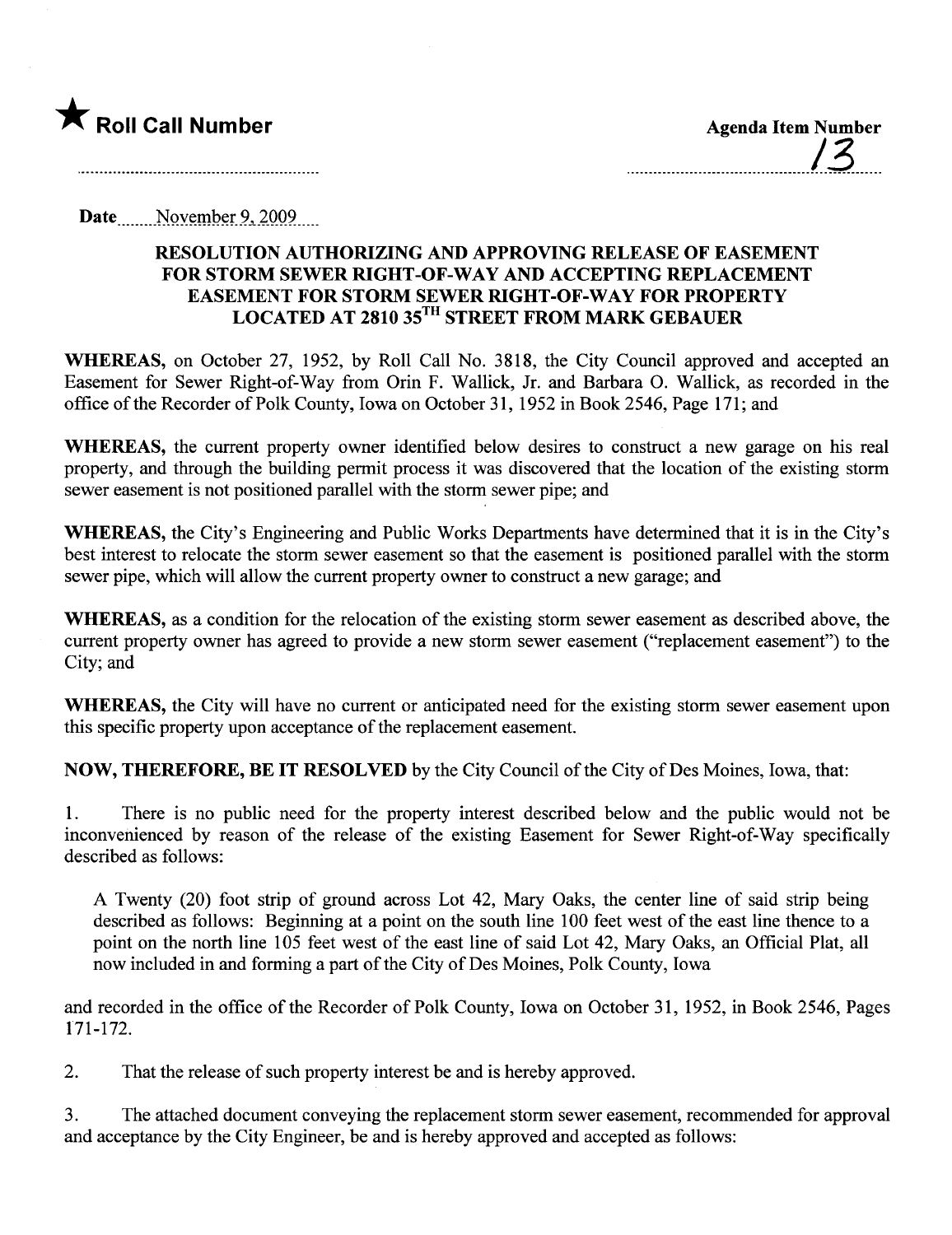## **\*** Roll Call Number Agenda Item Number

/3

Date November 9, 2009....

| Property Owner:           | Mark P. Gebauer                                 |
|---------------------------|-------------------------------------------------|
| <b>Property Location:</b> | $2810$ 35 <sup>th</sup> Street                  |
| Document Type:            | Permanent Easement for Storm Sewer Right of Way |
| Consideration:            | \$1.00 plus closing costs                       |

4. The Mayor is authorized and directed to sign the Release and Abandonment of Existing Storm Sewer Easement, and the City Clerk is authorized and directed to attest to the Mayor's signature and to endorse upon the replacement easement listed above the approval and acceptance of this CounciL.

5. The City Clerk is authorized and directed to forward the original of this Release of Easement and replacement easement to the Real Estate Division of the Engineering Department for the purose of causing said documents to be recorded.

6. The Real Estate Division Manager is authorized and directed to forward the original of the Release of Easement and replacement easement to the Polk County Recorder's Office for the purpose of causing these documents to be recorded.

7. Upon receipt of the recorded documents back from the Polk County Recorder, the Real Estate Division Manager shall mail the original of the Release of Easement to the property owner and shall retain the original of the replacement easement in the land records of the City.

8. That the Finance Director is authorized and directed to issue checks in the amounts necessary to carr out the transactions and to pay any unforeseen additional costs certified by the Legal Department and the Engineering Deparment; the Real Estate Division Manager is authorized and directed to obtain the checks, if any, needed to carry out these transactions and to deliver them to the payees.

Moved by to adopt.

PPROVED AS TO FORM:

| <b>COUNCIL ACTION</b> | <b>YEAS</b> | <b>NAYS</b> | <b>PASS</b> | <b>ABSENT</b> |
|-----------------------|-------------|-------------|-------------|---------------|
| <b>COWNIE</b>         |             |             |             |               |
| <b>COLEMAN</b>        |             |             |             |               |
| <b>HENSLEY</b>        |             |             |             |               |
| <b>KIERNAN</b>        |             |             |             |               |
| <b>MAHAFFEY</b>       |             |             |             |               |
| <b>MEYER</b>          |             |             |             |               |
| <b>VLASSIS</b>        |             |             |             |               |
| <b>TOTAL</b>          |             |             |             |               |

## **CERTIFICATE**

COLEMAN **I**, Diane Rauh, City Clerk of said City hereby certify that at a meeting of the City Council of said City of Des Moines, held on the above date, among other proceedings the above was adopted.

> IN WITNESS WHEREOF, I have hereunto set my hand and affixed my seal the day and year first above written.

Mayor